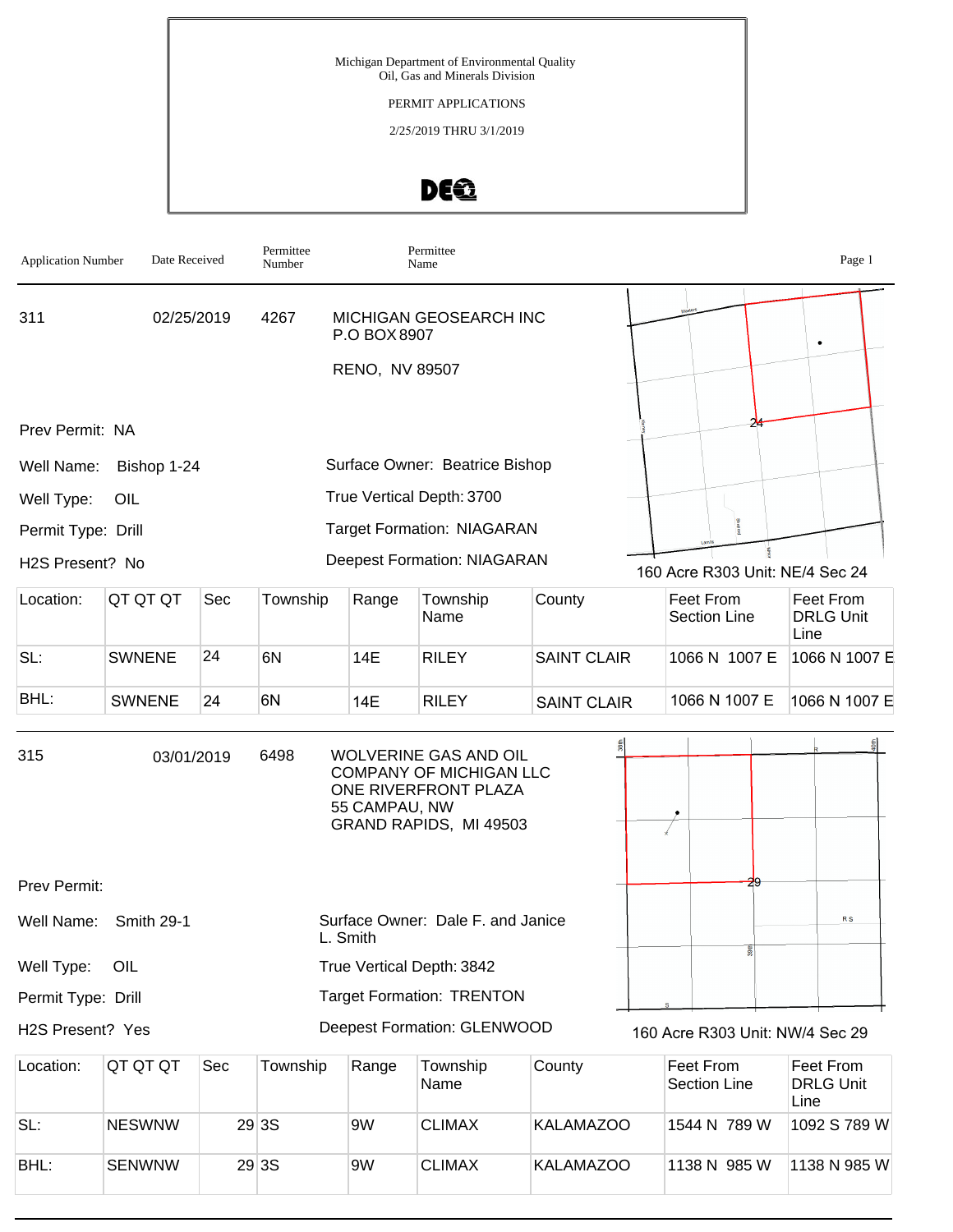Updated Permits

2/25/2019 THRU 3/1/2019

### DEQ

Permit Number Permittee Number Permittee<br>Name Name Page 1

#### **PLUGGING INSTRUCTIONS ISSUED:**

61391 5320 SAVOY ENERGY LP 920 HASTINGS STREET, SUITE A PO BOX 1560 TRAVERSE CITY, MI 49685-1560

API Well Number: 21-025-62006-01-00

Well Name: LILLY 1-3 HD1

Plug Inst. Issue Date: 11/21/2018

| Location | <b>IOT OT OT</b> |                    | Sec Township | Range | Township Name | County          | <b>Feet From Section</b><br>Line | <b>Feet From DRLG</b><br>Unit |
|----------|------------------|--------------------|--------------|-------|---------------|-----------------|----------------------------------|-------------------------------|
| SL:      | <b>INENWNE</b>   |                    | 3 I4S        | 18W   | <b>ATHENS</b> | <b>ICALHOUN</b> | 620 N 1645 E                     |                               |
| BHL:     | <b>INESESW</b>   | $34$ <sub>3S</sub> |              | 8W    | LEROY         | <b>CALHOUN</b>  | 993 S 2266 E                     | 1331 N 930 W                  |

Comment: App. to P&A expires 11/21/19.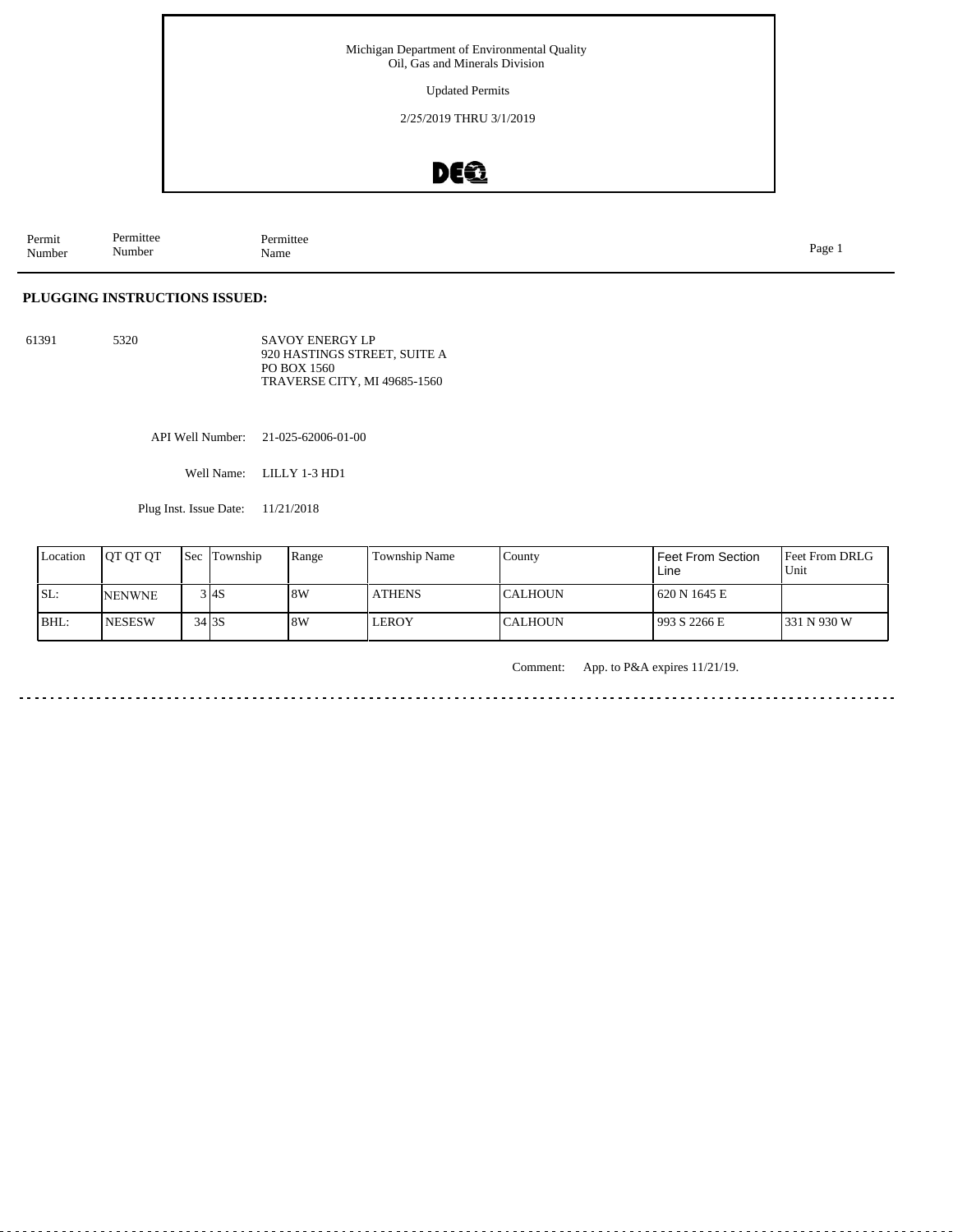Updated Permits

2/25/2019 THRU 3/1/2019

### DEQ

Permit Number Permittee Number Permittee<br>Name Page 2<br>Name

#### **RECORD OF WELL PLUGGING:**

61380 5320 SAVOY ENERGY LP 920 HASTINGS STREET, SUITE A PO BOX 1560 TRAVERSE CITY, MI 49685-1560

API Well Number: 21-025-62006-00-00

Well Name: LILLY 1-3

Plugging Date: 11/12/2018

| Location | <b>JOT OT OT</b> | Sec              | Township | Range | <b>Township Name</b> | County          | Feet From Section<br>Line | <b>Feet From DRLG</b><br>Unit |
|----------|------------------|------------------|----------|-------|----------------------|-----------------|---------------------------|-------------------------------|
| SL:      | <b>NENWNE</b>    |                  | $3$ 4S   | 8W    | <b>ATHENS</b>        | <b>ICALHOUN</b> | 620 N 1645 E              |                               |
| BHL:     | <b>INENWNE</b>   | $\overline{2}$ 1 | 4S       | 8W    | <b>ATHENS</b>        | <b>CALHOUN</b>  | 620 N 1645 E              | 1620 N 331 E                  |

28010 5914

C M S GAS TRANSMISSION CO

1 ENERGY PLAZA DR, EP1-420 JACKSON, MI 49201-2276

API Well Number: 21-125-28010-00-00

Well Name: OLD, GEORGE T ET AL UNIT 1

Plugging Date: 12/4/2018

|     | <b>Location</b> | <b>IOT OT OT</b> | <b>Sec</b> | Township | Range | Township Name  | County   | Feet From Section<br>Line | <b>Feet From DRLG</b><br>Unit |
|-----|-----------------|------------------|------------|----------|-------|----------------|----------|---------------------------|-------------------------------|
| SL: |                 | <b>ISENENE</b>   |            | 515N     | 11E   | <b>ADDISON</b> | IOAKLAND | 860 N 460 E               | 460 S 460 E                   |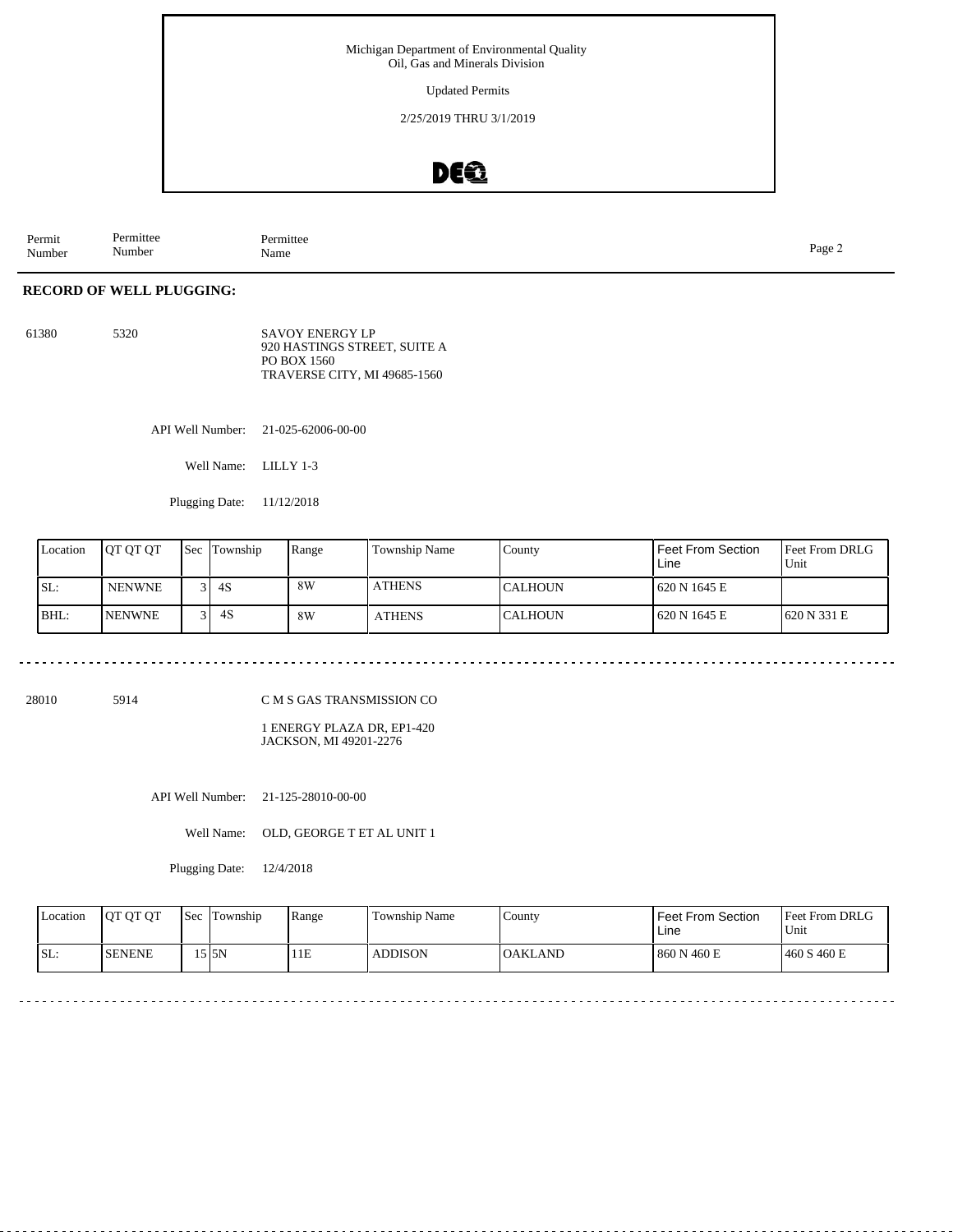Updated Permits

2/25/2019 THRU 3/1/2019

### DE®

| Permit<br>Number | Permittee<br>Number | Permittee<br>Name                                                                 | Page 3 |
|------------------|---------------------|-----------------------------------------------------------------------------------|--------|
| 28071            | 5914                | C M S GAS TRANSMISSION CO<br>1 ENERGY PLAZA DR, EP1-420<br>JACKSON, MI 49201-2276 |        |
|                  | API Well Number:    | 21-125-28071-00-00                                                                |        |
|                  | Well Name:          | ARNOLD, ETHEL E 1                                                                 |        |
|                  | Plugging Date:      | 12/10/2018                                                                        |        |

| Location | <b>IOT OT OT</b> | 'Sec | Township | Range | Township Name  | County   | Feet From Section<br>Line | <b>Feet From DRLG</b><br>Unit |
|----------|------------------|------|----------|-------|----------------|----------|---------------------------|-------------------------------|
| ISL:     | <b>IW2NWNW</b>   |      | 14 SN    | 11E   | <b>ADDISON</b> | IOAKLAND | 1654 N 460 W              | 1654 N 460 W                  |

29829 5914

. . . . . . . . . . **.** 

C M S GAS TRANSMISSION CO

1 ENERGY PLAZA DR, EP1-420 JACKSON, MI 49201-2276

API Well Number: 21-125-29829-00-00

Well Name: H F & B I WEIGOLD 2

Plugging Date: 12/20/2018

| <b>Location</b> | <b>OT OT OT</b> | <b>Sec</b> | Township | Range | Township Name  | County   | Feet From Section<br>∟ine | <b>Feet From DRLG</b><br>Unit |
|-----------------|-----------------|------------|----------|-------|----------------|----------|---------------------------|-------------------------------|
| SL:             | <b>NWSWNW</b>   |            | 4 I 5 N  | 1E    | <b>ADDISON</b> | IOAKLAND | 1990 S 330 W              | 1330 N 330 W                  |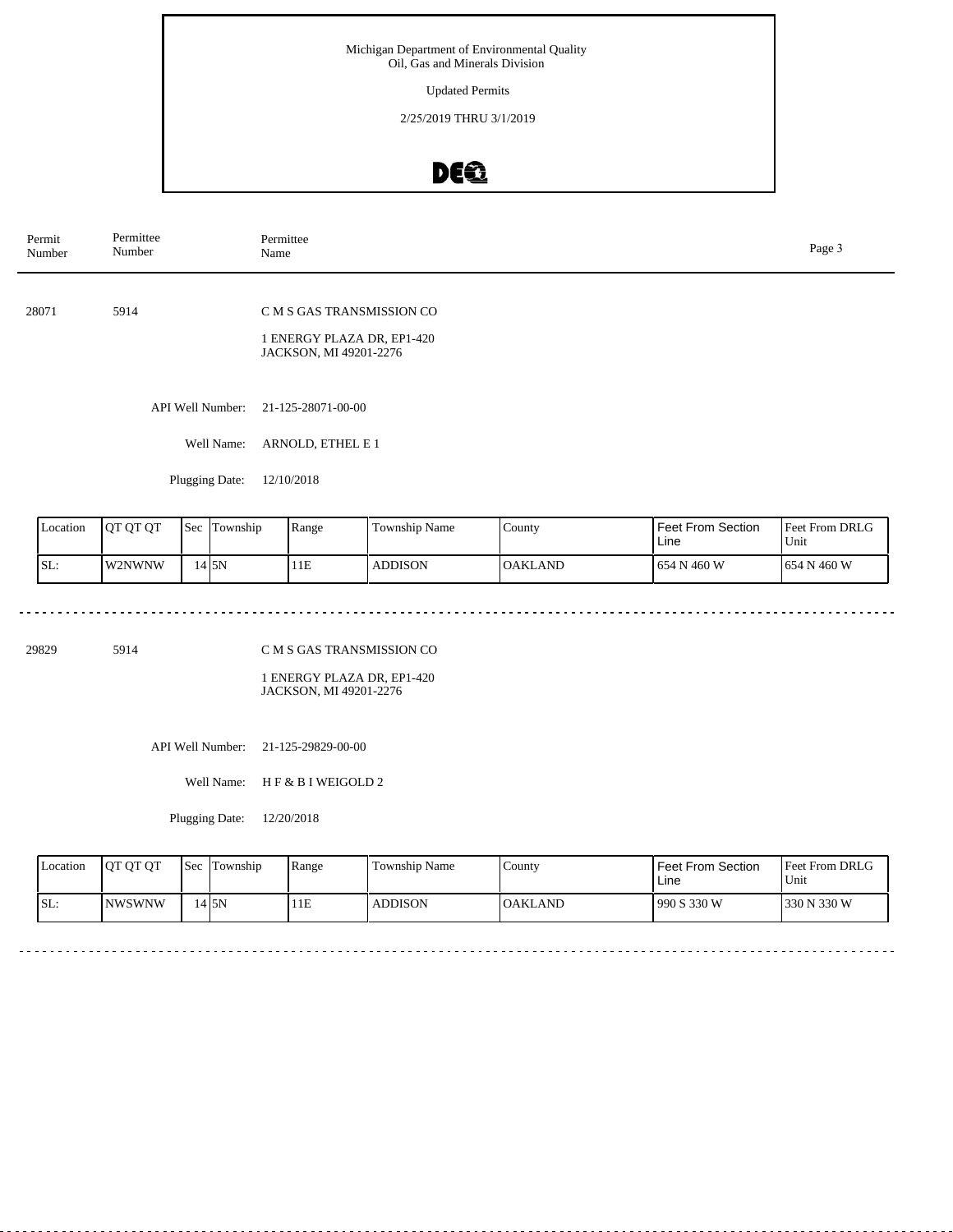Updated Permits

2/25/2019 THRU 3/1/2019

### DEQ

| Permit<br>Number | Permittee<br>Number | Permittee<br>Name                                                                 | Page 4 |
|------------------|---------------------|-----------------------------------------------------------------------------------|--------|
| 29832            | 5914                | C M S GAS TRANSMISSION CO<br>1 ENERGY PLAZA DR, EP1-420<br>JACKSON, MI 49201-2276 |        |
|                  | API Well Number:    | 21-125-29832-00-00                                                                |        |
|                  | Well Name:          | ARNOLD, ETHEL & PENINSULAR<br>OIL & GAS 2                                         |        |
|                  | Plugging Date:      | 12/15/2018                                                                        |        |

| Location | OT OT OT | <b>Sec</b> | Township | Range | <b>Township Name</b> | . County       | <b>Feet From Section</b><br>Line | <b>Feet From DRLG</b><br>Unit |
|----------|----------|------------|----------|-------|----------------------|----------------|----------------------------------|-------------------------------|
| SL:      | ISWNWNW  |            | 14 ISN   | 11E   | <b>ADDISON</b>       | <b>OAKLAND</b> | 931 N 330 W                      | 330 S 330 W                   |

#### **APPLICATIONS TO CHANGE WELL STATUS:**

60373 6025

BLUEWATER GAS STORAGE LLC

333 S. WALES CENTER RD COLUMBUS, MI 48063

API Well Number: 21-147-60244-02-00

Well Name: BWGS 8-3B

True Vertical Depth: 3297

Approval Date: 6/23/2014

| Location | <b>OT OT OT</b> | Sec Township | Range | Township Name   | County             | <b>Feet From Section</b><br>Line | <b>Feet From DRLG</b><br>Unit |
|----------|-----------------|--------------|-------|-----------------|--------------------|----------------------------------|-------------------------------|
| ISL:     | <b>NESENW</b>   | 3 I5N        | 15E   | <b>COLUMBUS</b> | <b>SAINT CLAIR</b> | 1777 N 2243 W                    |                               |
| BHL:     | <b>SWNWNE</b>   | 3 I5N        | 15E   | <b>COLUMBUS</b> | <b>SAINT CLAIR</b> | 1189 N 2232 E                    | 3895 N 874 E                  |

<u>. . . . . . . .</u>

ACOWS for Miscellaneous

Proposed Rework: ACOWS for Miscellaneous Comment: ACOWS to cement squeeze perfs and test other perfs, expires 6/22/15. Comment:

<u>. . . . . . . . .</u>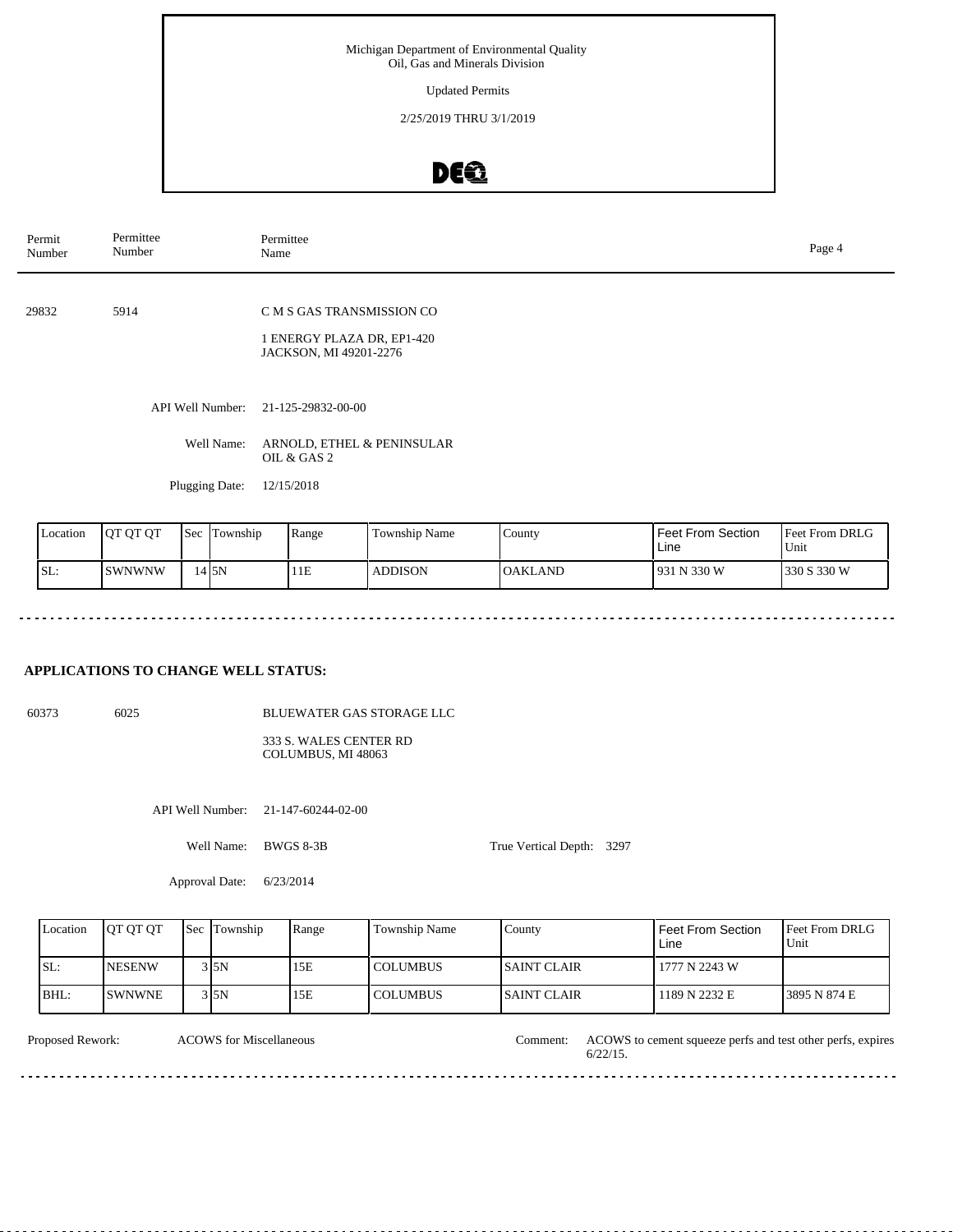Updated Permits

2/25/2019 THRU 3/1/2019

### DEO

Permit Number Permittee Number

Permittee<br>Name Name Page 5

#### **RECORD OF CHANGE OF WELL STATUS:**

60373 6025

BLUEWATER GAS STORAGE LLC

333 S. WALES CENTER RD COLUMBUS, MI 48063

API Well Number: 21-147-60244-02-00

Well Name: BWGS 8-3B

True Vertical Depth: 3297

Change Date: 9/15/2014

| Location | IOT OT OT      | <b>Sec Township</b> | Range | <b>Township Name</b> | County              | Feet From Section<br>Line | Feet From DRLG<br>Unit |
|----------|----------------|---------------------|-------|----------------------|---------------------|---------------------------|------------------------|
| SL:      | <b>INESENW</b> | 315N                | 15E   | l COLUMBUS           | <b>ISAINT CLAIR</b> | 1777 N 2243 W             |                        |
| BHL:     | <b>SWNWNE</b>  | 3 I 5 N             | 15E   | l COLUMBUS           | <b>ISAINT CLAIR</b> | 1189 N 2232 E             | 3895 N 874 E           |

Proposed Rework: Reworked for Miscellaneous Comment: RCOWS for cement squeeze of perfs @ 3519'-3529'. Reworked for Miscellaneous <u>. . . . . . .</u> 

#### **PERMIT TERMINATIONS:**

61188 5320 SAVOY ENERGY LP 920 HASTINGS STREET, SUITE A PO BOX 1560 TRAVERSE CITY, MI 49685-1560

API Well Number: 21-115-61188-00-00

Well Name: STANGER 1-7

Termination Date: 9/8/2018

| Location | <b>IOT OT OT</b> | 'Sec | Township           | Range | Township Name | County         | <b>Feet From Section</b><br>∟ine | <b>Feet From DRLG</b><br>Unit |
|----------|------------------|------|--------------------|-------|---------------|----------------|----------------------------------|-------------------------------|
| SL:      | <b>ISENWNE</b>   |      | 7 I <sub>6</sub> S | 6E    | <b>DUNDEE</b> | <b>IMONROE</b> | 1300 N 1410 E                    | 1300 N 1328 W                 |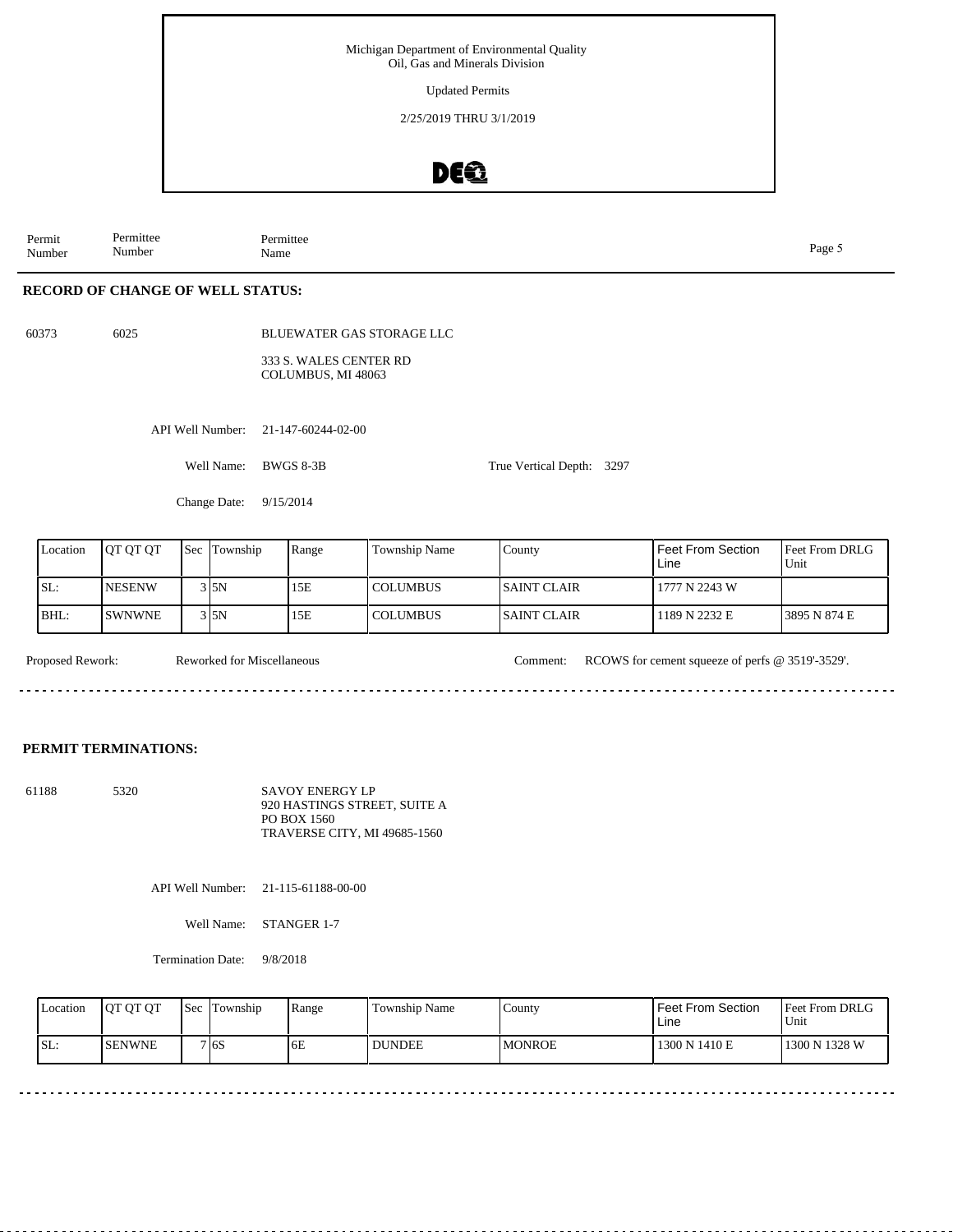Updated Permits

2/25/2019 THRU 3/1/2019

### DEQ

| Permit<br>Number | Permittee<br>Number      | Permittee<br>Page 6<br>Name                                          |                      |  |  |  |
|------------------|--------------------------|----------------------------------------------------------------------|----------------------|--|--|--|
| 61202            | 5312                     | <b>PAXTON RESOURCES LLC</b><br>132 N OTSEGO AVE<br>GAYLORD, MI 49735 |                      |  |  |  |
|                  | API Well Number:         | 21-161-61202-00-00                                                   |                      |  |  |  |
|                  | Well Name:               | JEDELE D4-9 SWD                                                      | True Vertical Depth: |  |  |  |
|                  | <b>Termination Date:</b> | 11/1/2018                                                            |                      |  |  |  |

| Location | IOT OT OT      | Sec | Township          | Range | $\mathbf{r}$<br>Township Name | County            | Feet From Section<br>Line | <b>Feet From DRLG</b><br>Unit |
|----------|----------------|-----|-------------------|-------|-------------------------------|-------------------|---------------------------|-------------------------------|
| ISL:     | <b>INESESE</b> |     | 9 <sub>14</sub> S | 5E    | <b>SALINE</b>                 | <b>IWASHTENAW</b> | 1002 S 187 E              |                               |

#### **TRANSFER OF OWNERSHIP:**

46529 6548 TAI INC dba TRENDWELL ANTRIM INC 10 EAST BRIDGE STREET, STE 200

ROCKFORD, MI 49341

API Well Number: 21-119-46529-00-00

Well Name: TRENDWELL OIL CORPORATION 1-8 SWD

Transfer Date: 2/28/2019

Previous Owner: TRENDWELL ENERGY CORPORATION

| <b>L</b> ocation | <b>IOT OT OT</b> | <b>Sec</b> | Township          | Range | Township Name | $\sqrt{\frac{1}{2}}$ | Feet From Section<br>Line | Feet From DRLG<br>Unit |
|------------------|------------------|------------|-------------------|-------|---------------|----------------------|---------------------------|------------------------|
| ISL:             | <b>INWSWNW</b>   |            | 8 <sub>30</sub> N | 2E    | <b>BRILEY</b> | <b>IMONTMORENCY</b>  | 1203 S 205 W              |                        |

 $\frac{1}{2}$